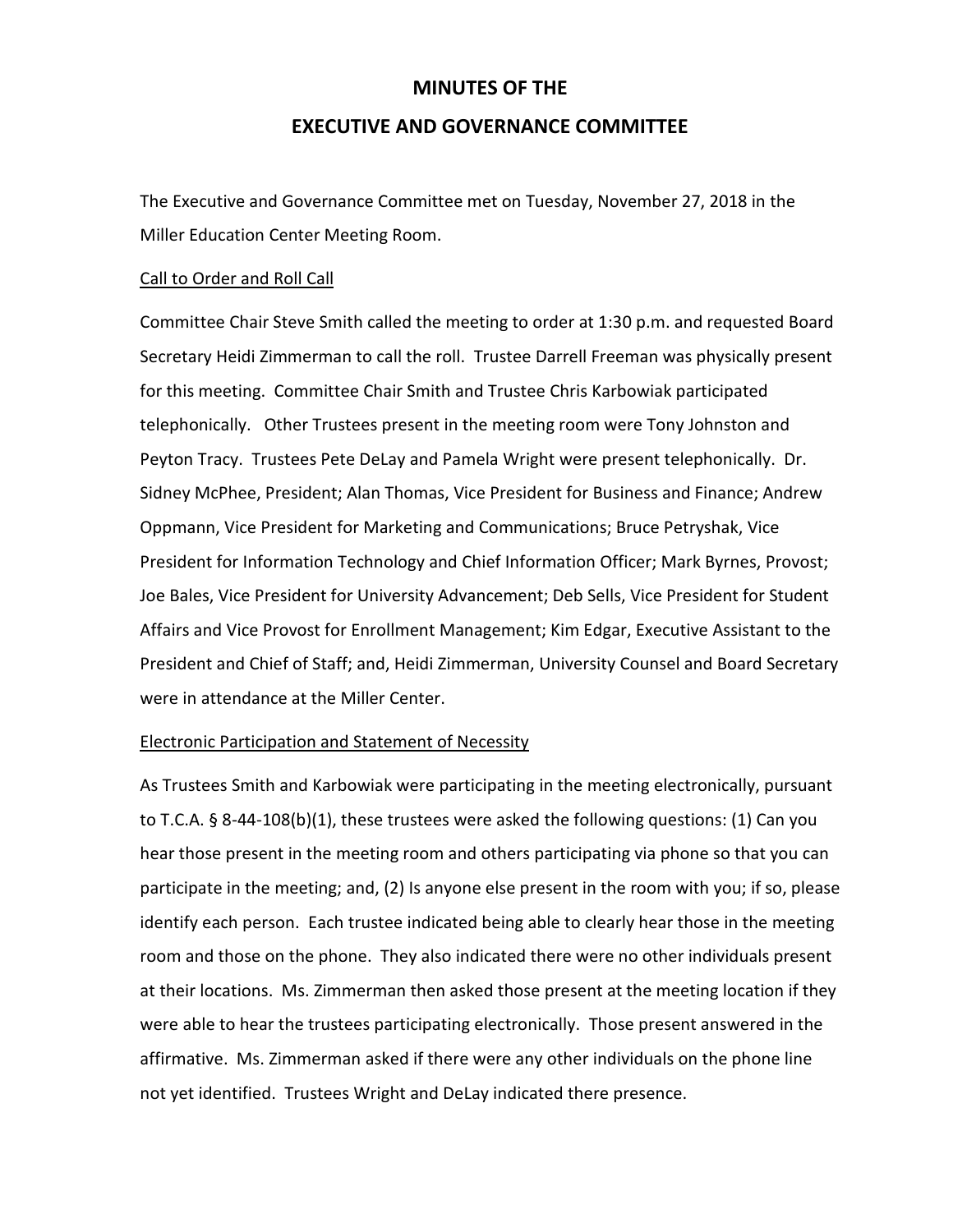Ms. Zimmerman stated that a physical quorum was not present at the meeting location; however, a quorum did exist with the inclusion of those trustees participating by electronic means. Because there was no physical quorum present, pursuant to T.C.A. § 8-44-108(b)(2), a determination that necessity for the meeting to take place was needed. Ms. Zimmerman offered the following facts to support the meeting's necessity:

1. The agenda item concerns consideration of the president's employment agreement.

This matter came before the Executive and Governance Committee at its November 13, 2018 meeting. The Committee voted to defer action and to hold a special called meeting to deliberate this matter in order to make a recommendation to the Board of Trustees at its December 11, 2018 meeting.

It is necessary for the Executive and Governance Committee to meet in order to consider this matter, to vote upon it and to make a recommendation to the Board regarding it. The Board of Trustees must consider the Committee's recommendation as concerns the president's employment agreement. Its next meeting will occur on December 11, 2018.

2. There was not adequate time for the members of the Executive and Governance Committee to make arrangements to be physically present at this meeting to form a quorum.

Based on the stated reasons, Committee Chair Smith requested a motion be made and a roll call vote be taken for a determination on the necessity of holding the meeting. Trustee Freeman made the motion that there was necessity established for the meeting and Trustee Karbowiak seconded that motion. Committee Chair Smith asked if there was any discussion. Hearing none, a roll call vote was taken. The vote was three (3) Aye; zero (0) Nay.

### Approval of President's Contract

Committee Chair Smith provided as background that in March 2018, the Executive and Governance Committee met and asked the Chair of the Finance and Personnel Committee, Joey Jacobs, to negotiate a contract with the president. Having done this, the draft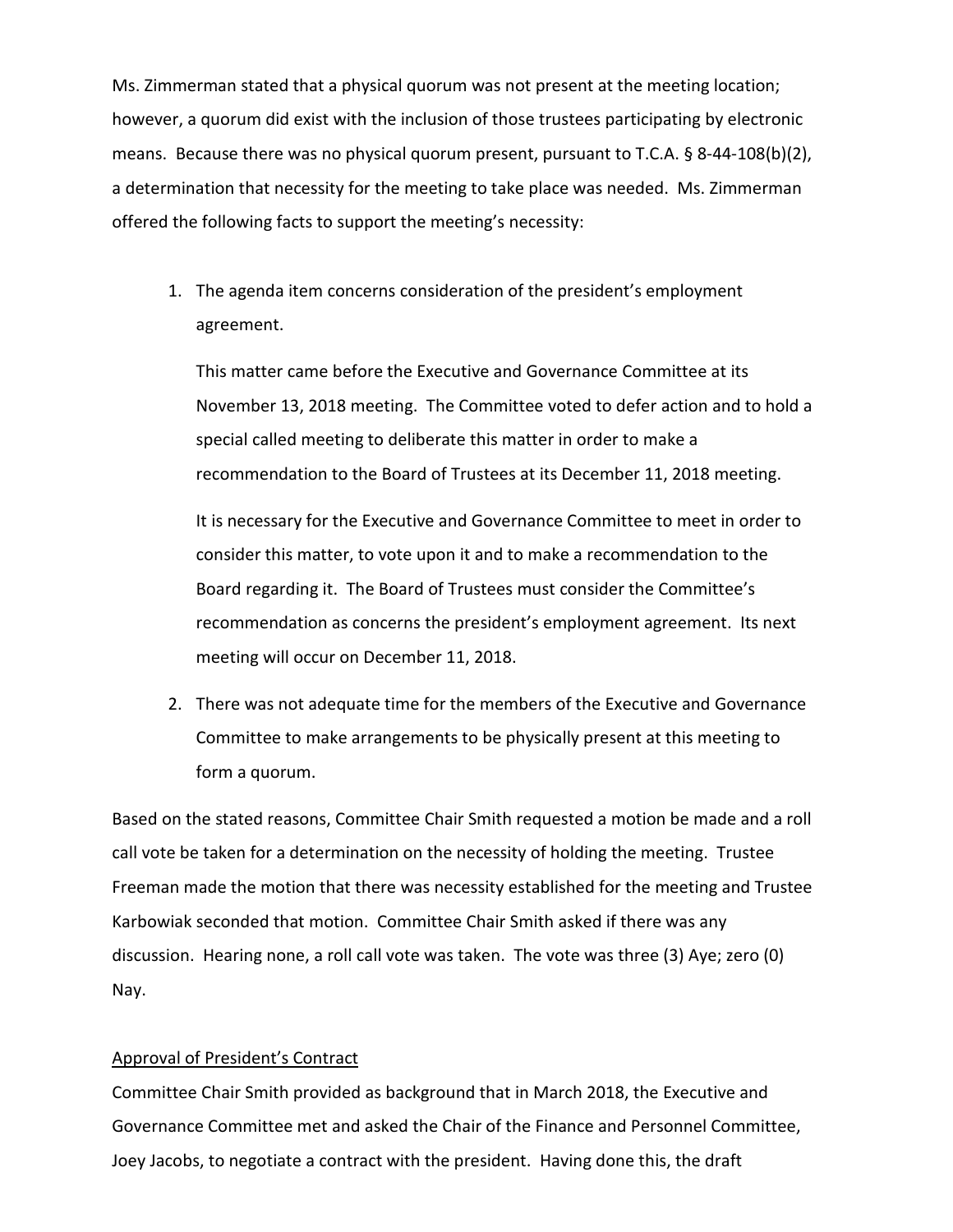agreement is now before the Committee to review and deliberate upon. Committee Chair Smith stated that he would like to go through each of the eleven (11) sections of the document and ask for any discussion, comments, questions or changes. It was then agreed that any revisions agreed upon would be recorded by the Board Secretary and then, at the conclusion of reviewing the document in its entirety, Ms. Zimmerman would reread each to be sure they were accurate. The Committee could then determine whether they wanted to make a motion and vote on the document with those stated revisions.

There were no comments concerning Sections 1 or 2.

Concerning Section 3 Salary and Other Compensation as President, Trustee Karbowiak stated her understanding that the salary is in alignment with the report of a well-respected consultant in this area. Based on that consultant's work, she stated was very comfortable with the level of salary reflected in the agreement. Trustees Freeman and Committee Chair Smith indicated their agreement. Committee Chair Smith commented with regard to Paragraph E., that it would be reasonable to add a requirement that anything Dr. McPhee does outside his duties at MTSU shall be submitted and reviewed annually. There then ensued a discussion concerning the scope of activities that would require prior written approval of the Chair of the Board, and the process to be followed should Dr. McPhee wish to sit on other boards or engage in consulting activities. Ms. Zimmerman suggested the following sentence be added after the sentence allowing for outside engagements: "Dr. McPhee shall secure written approval of the Chair of the Board prior to holding outside directorships or engaging in consulting activities." The Committee members accepted this addition. Trustee Wright asked for clarification with regard to Paragraph J of Section 3, stating that it was unclear to her whether the stated bonus was to be paid as a signing bonus in the next contract term if the initial contract ended after five (5) years and the president continued; or, if the payment was a bonus if he remained for the entire five (5) year term.

Committee Chair Smith and Trustee Karbowiak indicated their interpretation of that paragraph as being that if Dr. McPhee serves the full five (5) years, payment is due at the conclusion of the contract term; that it is not a signing bonus. It was decided that placing a comma within the statement would clarify its ambiguity: "If Dr. McPhee remains President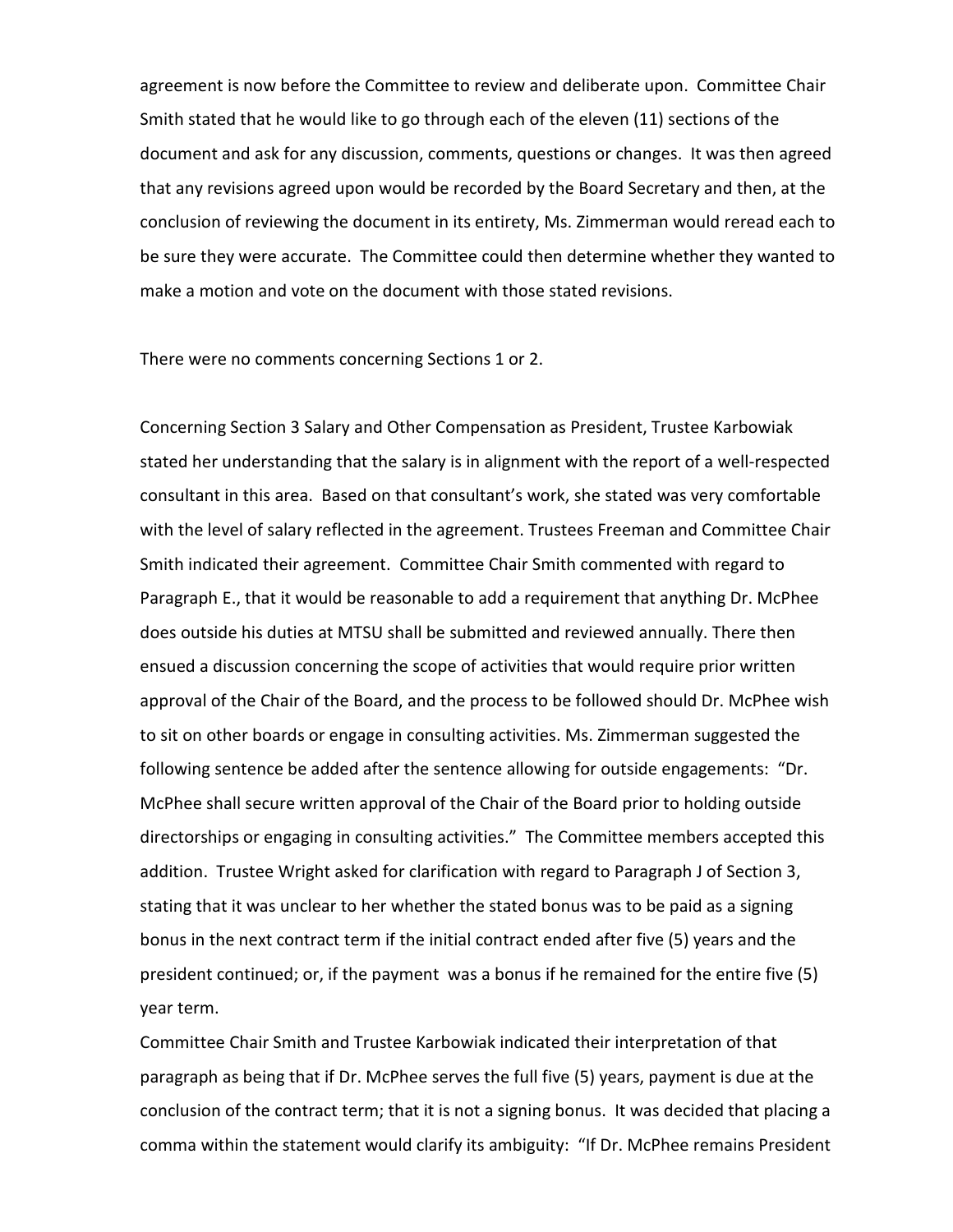of the University, at the conclusion of the original term of this Agreement on December 10, 2023, the University agrees to pay Dr. McPhee a bonus of \$250,000."

No changes were recommended concerning Sections 4 or 5.

Committee Chair Smith asked, with regard to Section 6, Paragraph F., whether there should be a cap or a yearly accounting on these expenses. This was discussed among the trustees. Trustee Karbowiak voiced a concern that there may not be an appropriate segregation of duties if a staff member, the Vice President for Business and Finance, provides the approval. She stated that this may not provide adequate oversight if there is not also at least an annual review and accounting of what has been spent. Trustee Freeman asked Mr. Thomas for information about the past amounts of expenses incurred in support of activities of the president's spouse. Mr. Thomas stated that this specific information is not separately maintained. (However, since these expenses are made by, at the direction of and for the benefit of the President, they are always included in the annual audit of the President.) Trustee Karbowiak suggested that rather than including a specific amount in the agreement, state instead that the Board shall annually establish a reasonable cap on the expenses allowable under the provisions of this paragraph. In that way, the Board can review what has been spent in the past and determine a reasonable amount for the future based on the level of activity. Not knowing what events may occur in the future, putting a cap in place might be limiting. She suggested that from time to time, the Board Chair may increase the cap based on reasonable assessment of need. It was agreed to add the following to the end of Paragraph F.: "The Board of Trustees shall annually establish a reasonable cap on the expenses allowed by this Paragraph F. From time to time, the Board Chair may increase the cap based on need. An annual accounting of expenses will be provided to the Audit and Compliance Committee."

No changes were recommended to Sections 7, 8, 9, 10 or 11.

Trustee Freeman made a motion to approve the President's Contract with the following revisions: